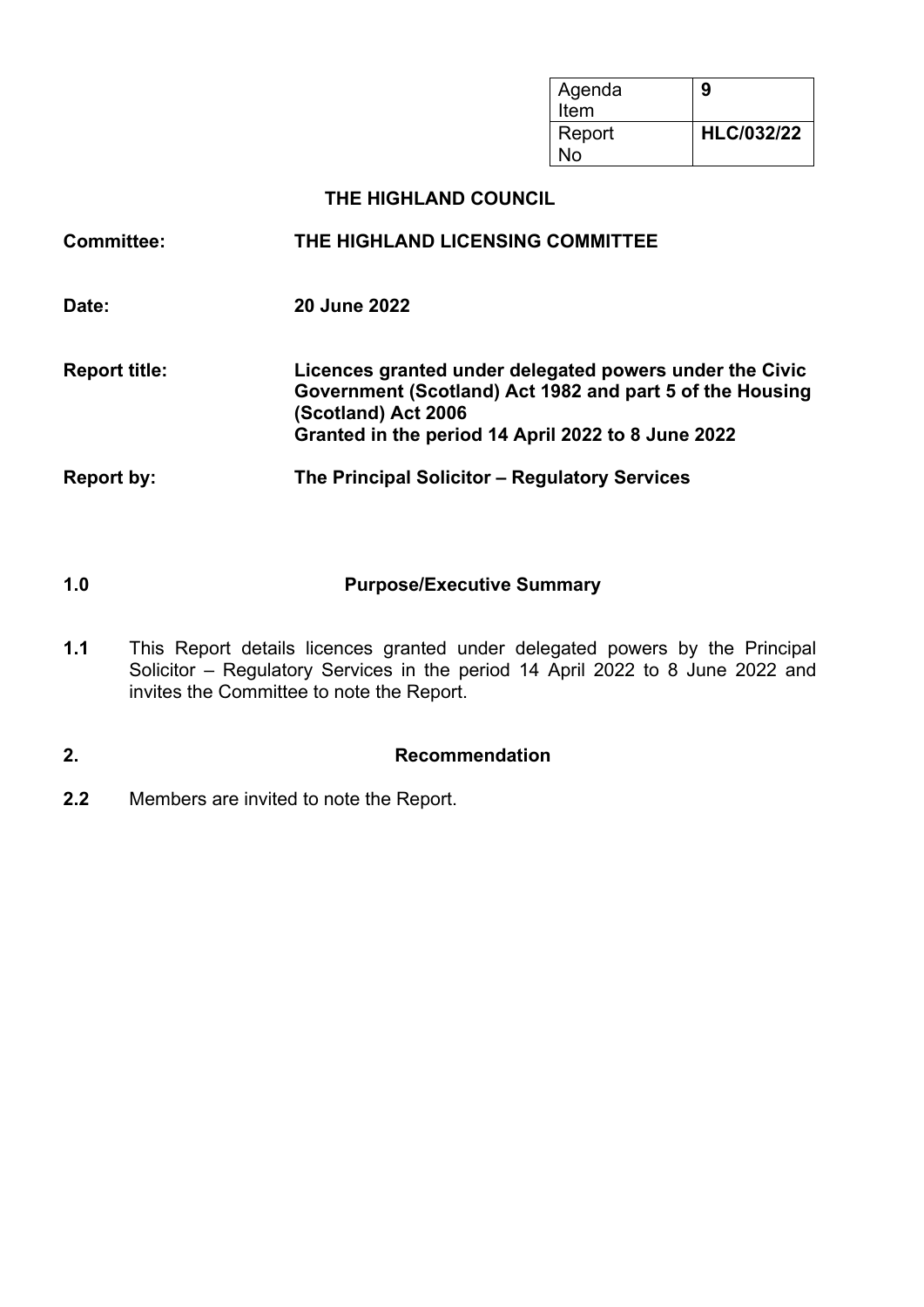### **Caithness Sutherland and Easter Ross Area**

| Name of applicant                               | <b>Type of licence</b>                                                                              | <b>Grant or Renewal</b> | Date of grant |
|-------------------------------------------------|-----------------------------------------------------------------------------------------------------|-------------------------|---------------|
| <b>Tain Gala Association</b>                    | Public Entertainment - Tain<br>Links, Tain                                                          | Temporary               | 14/04/2022    |
| Marta Kuc                                       | <b>Private Hire Car Driver</b>                                                                      | Grant                   | 20/04/2022    |
| Saleh Ali                                       | <b>Private Hire Car Operator</b>                                                                    | Grant                   | 20/04/2022    |
| <b>James Miller</b>                             | <b>Taxi Driver</b>                                                                                  | Renewal                 | 20/04/2022    |
| Lyth Hall Committee                             | Public Entertainment - Lyth<br>Hall                                                                 | Renewal                 | 27/04/2022    |
| David A Robertson                               | <b>Private Hire Car Driver</b>                                                                      | Grant                   | 28/04/2022    |
| Kate Yanagimoto                                 | <b>Skin Piercing and Tattooing</b><br>- Thorfinn, 19 Duncan<br>Street, Thurso                       | Grant                   | 28/04/2022    |
| <b>William Dunnet and Co Ltd</b>                | <b>Second Hand Vehicle</b><br>Dealer - William Dunnet<br>and Co Ltd, Mansons Lane,<br><b>Thurso</b> | Renewal                 | 03/05/2022    |
| Jennifer Norsworthy                             | <b>Taxi Driver</b>                                                                                  | Renewal                 | 03/05/2022    |
| <b>Glen Williamson</b>                          | <b>Window Cleaner</b>                                                                               | Grant                   | 03/05/2022    |
| <b>Steven Pomfret</b>                           | <b>Street Trader</b>                                                                                | Renewal                 | 03/05/2022    |
| <b>Glen Williamson</b>                          | <b>Window Cleaner</b>                                                                               | Grant                   |               |
| <b>David Purvis</b>                             | <b>Private Hire Car Operator</b>                                                                    | Grant                   | 05/05/2022    |
| Richard's Garage Ltd                            | <b>Second Hand Vehicle</b><br>Dealer - Richard's Garage,<br>19 Francis Street, Wick                 | Renewal                 | 11/05/2022    |
| William Mackay                                  | Street Trader - Employee                                                                            | Renewal                 | 11/05/2022    |
| Peter Hermitage                                 | <b>Private Hire Car Operator</b>                                                                    | Substitution            | 11/05/2022    |
| <b>Skibo Ltd</b>                                | House in Multiple<br>Occupation - Clashmugach<br>Croft House, Clashmore,<br>Dornoch                 | Renewal                 | 11/05/2022    |
| Lewis W Smith                                   | <b>Street Trader</b>                                                                                | Temporary               | 18/05/2022    |
| <b>Wayne Clark</b>                              | <b>Taxi Driver</b>                                                                                  | Renewal                 | 24/05/2022    |
| <b>Wick RBLS Pipe Band</b>                      | <b>Public Entertainment - Pipe</b><br><b>Band Hall, High Street, Wick</b>                           | Renewal                 | 24/05/2022    |
| <b>Kyle Grant</b>                               | <b>Window Cleaner</b>                                                                               | Grant                   | 24/05/2022    |
| <b>William Munro</b>                            | <b>Street Trader</b>                                                                                | Grant                   | 26/05/2022    |
| <b>Paul Foulkes</b>                             | <b>Private Hire Car Driver</b>                                                                      | Grant                   | 27/05/2022    |
| <b>Paul Beaulieu</b>                            | <b>Private Hire Car Driver</b>                                                                      | Grant                   | 27/05/2022    |
| <b>Caithness Cabs</b>                           | <b>Private Hire Car Operator</b>                                                                    | Substitution            | 01/06/2022    |
| <b>Tony Hopkins</b><br><b>Entertainment Ltd</b> | Public Entertainment -<br>Grounds at Invergordon<br>Social Club, Invergordon                        | Temporary               | 01/06/2022    |
| Alan Jaffray                                    | <b>Taxi/PHC Booking Office</b><br>Licence                                                           | Renewal                 | 02/06/2022    |
| Iona Matthews                                   | <b>Street Trader</b>                                                                                | Grant                   | 06/06/2022    |
| lan Campbell                                    | <b>Street Trader</b>                                                                                | Grant                   | 07/06/2022    |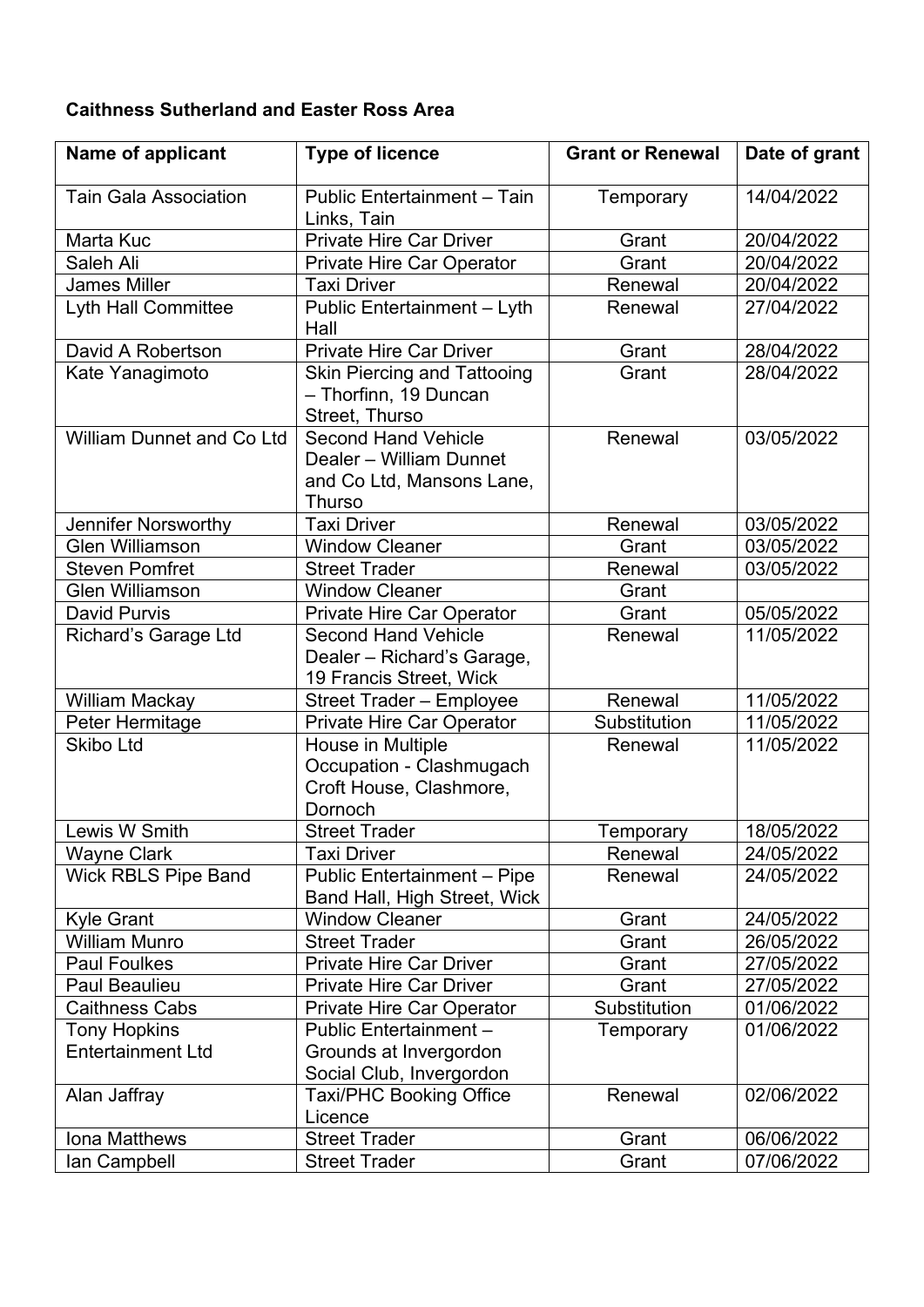# **Inverness, Nairn Badenoch and Strathspey Area**

| Name of applicant                          | <b>Type of licence</b>                                                                              | <b>Grant or Renewal</b> | Date of grant |
|--------------------------------------------|-----------------------------------------------------------------------------------------------------|-------------------------|---------------|
| Paul Haggerty                              | <b>Taxi Operator</b>                                                                                | Renewal                 | 14/04/2022    |
| Paul Haggerty                              | <b>Taxi Operator</b>                                                                                | Grant                   | 14/04/2022    |
| Lynda Dodd                                 | <b>Private Hire Car Driver</b>                                                                      | Grant                   | 19/04/2022    |
| Ann McCorquodale                           | <b>Taxi Driver</b>                                                                                  | Renewal                 | 19/04/2022    |
| <b>Caledonian Concepts</b>                 | <b>Temporary Market Operator</b><br>Etape Start,<br>Northern Meeting Park,<br>Inverness             | Grant                   | 20/04/2022    |
| Angus Peter MacPherson                     | <b>Taxi Operator</b>                                                                                | Grant                   | 20/04/2022    |
| <b>Elvis Rozario</b>                       | <b>Taxi Driver</b>                                                                                  | Renewal                 | 20/04/2022    |
| <b>Elvis Rozario</b>                       | <b>Taxi Operator</b>                                                                                | Renewal                 | 20/04/2022    |
| <b>Northern Accident</b><br>Management     | <b>Taxi Operator</b>                                                                                | Renewal                 | 21/04/2022    |
| Alexander John Williamson                  | <b>Taxi Driver</b>                                                                                  | Grant                   | 25/04/2022    |
| Alexander John Williamson                  | <b>Taxi Operator</b>                                                                                | Grant                   | 25/04/2022    |
| Duncan Macpherson                          | <b>Taxi Operator</b>                                                                                | Renewal                 | 27/04/2022    |
| <b>Michael Clark</b>                       | House in Multiple<br>Occupation<br>15C Young Street,<br>Inverness                                   | Grant                   | 28/04/2022    |
| <b>Ann Marie Ross</b>                      | <b>Street Trader Employee</b>                                                                       | Grant                   | 28/04/2022    |
| <b>Muhammad Rizwan</b>                     | <b>Taxi Driver</b>                                                                                  | Renewal                 | 28/04/2022    |
| <b>Patrick O'Donnell</b>                   | Taxi Operator - vehicle<br>substitution                                                             | Substitution            | 28/04/2022    |
| Laura Carolyn Mcgee                        | Taxi Operator - vehicle<br>substitution                                                             | Substitution            | 28/04/2022    |
| <b>Benjamin Aris</b>                       | <b>Street Trader</b>                                                                                | Grant                   | 29/04/2022    |
| Glenfold Ltd t/a Inverness<br><b>Taxis</b> | <b>Private Hire Car Operator</b>                                                                    | Grant                   | 29/04/2022    |
| <b>Wayne Mackenzie</b>                     | Taxi Operator - vehicle<br>substitution                                                             | Substitution            | 03/05/2022    |
| lan Etherington                            | Private Hire Car Operator -<br>vehicle substitution                                                 | Substitution            | 04/05/2022    |
| <b>Gary Wilson</b>                         | <b>Window Cleaner</b>                                                                               | Grant                   | 06/05/2022    |
| Martyn Brown                               | Private Hire Car Operator                                                                           | Renewal                 | 06/05/2022    |
| Janet Ronald                               | <b>Private Hire Car Operator</b>                                                                    | Renewal                 | 06/05/2022    |
| John Maclean                               | <b>Taxi Driver</b>                                                                                  | Renewal                 | 06/05/2022    |
| <b>James Williamson</b>                    | <b>Taxi Driver</b>                                                                                  | Renewal                 | 06/05/2022    |
| <b>Hornes Funfair</b>                      | <b>Public Entertainment</b><br>(amendment to operating<br>dates)<br>Bught Park,<br><b>Inverness</b> | Variation               | 06/05/2022    |
| Ultra X                                    | <b>Temporary Market Operator</b><br>Dores,<br>Inverness                                             | Grant                   | 06/05/2022    |
| <b>Brian MacCallum</b>                     | <b>Taxi Driver</b>                                                                                  | Renewal                 | 11/05/2022    |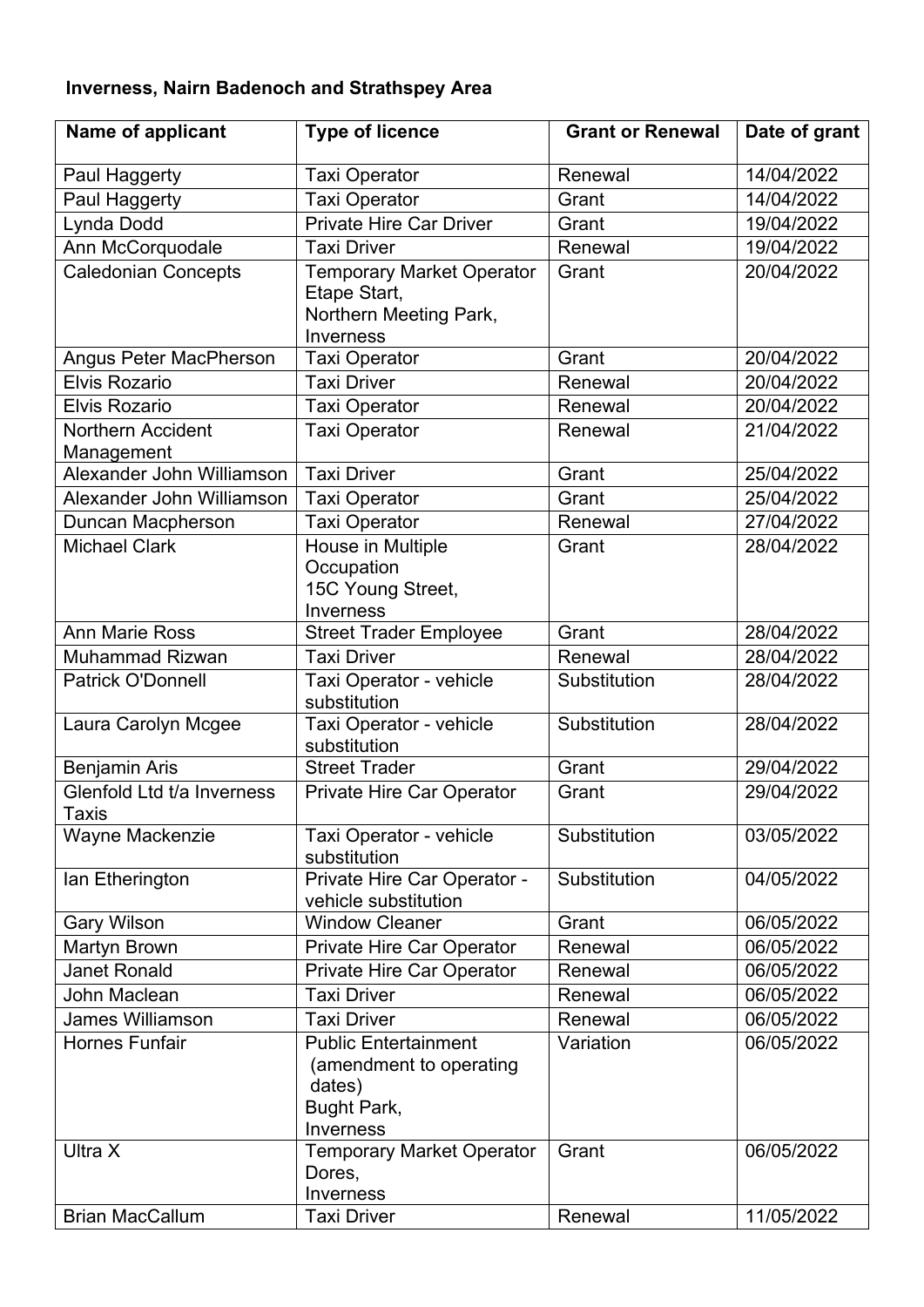| <b>Brian David MacCallum</b>            | <b>Taxi Operator</b>                                                                                    | Renewal      | 11/05/2022 |
|-----------------------------------------|---------------------------------------------------------------------------------------------------------|--------------|------------|
| <b>Pawel Grzendzicki</b>                | <b>Taxi Driver</b>                                                                                      | Renewal      | 12/05/2022 |
| <b>Neil Alexander Fraser</b>            | Taxi Operator - vehicle<br>substitution                                                                 | Substitution | 12/05/2022 |
| <b>Gordon Redmond</b>                   | <b>Taxi Operator</b>                                                                                    | Renewal      | 12/05/2022 |
| <b>Brian Dobbie</b>                     | <b>Taxi Operator</b>                                                                                    | Renewal      | 12/05/2022 |
| Stephanie McLeish                       | Private Hire Car Operator                                                                               | Grant        | 12/05/2022 |
| <b>Vladut Tamirjan</b>                  | <b>Taxi Driver</b>                                                                                      | Renewal      | 12/05/2022 |
| <b>Donnie Shovlin</b>                   | <b>Taxi Driver</b>                                                                                      | Renewal      | 12/05/2022 |
| <b>Piotr Piorun</b>                     | Private Hire Car Operator                                                                               | Renewal      | 12/05/2022 |
| Truck In2 Grantown on<br>Spey           | <b>Public Entertainment - The</b><br>Showfield, Heathfield Park,<br><b>Grantown on Spey</b>             | Temporary    | 13/05/2022 |
| <b>Philip Morrison</b>                  | <b>Taxi Driver</b>                                                                                      | Renewal      | 13/05/2022 |
| <b>Ronald McNaught</b>                  | <b>Taxi Driver</b>                                                                                      | Renewal      | 13/05/2022 |
| <b>Richard Mann</b>                     | <b>Taxi Driver</b>                                                                                      | Renewal      | 13/05/2022 |
| <b>Colin Marshall</b>                   | <b>Private Hire Car Driver</b>                                                                          | Renewal      | 13/05/2022 |
| Imran Ahmed                             | <b>Taxi Operator</b>                                                                                    | Grant        | 13/05/2022 |
| Central Cab Care Ltd.                   | <b>Taxi Operator</b>                                                                                    | Temporary    | 13/05/2022 |
| <b>Corinna Fraser</b>                   | <b>Skin Piercing and Tattooing</b><br>6 Hayfield Avenue,<br><b>Inverness</b>                            | Grant        | 16/05/2022 |
| <b>Andrew Mcfie</b>                     | <b>Taxi Operator</b>                                                                                    | Substitution | 17/05/2022 |
| <b>Taylor Cars Scotland Ltd</b>         | <b>Second Hand Vehicle</b><br><b>Dealer</b><br>Unit 6,<br>8 Harbour Road,<br><b>Inverness</b>           | Grant        | 18/05/2022 |
| <b>Neil Stuart Kay</b>                  | <b>Private Hire Car Driver</b>                                                                          | Grant        | 18/05/2022 |
| <b>Beauly Holiday Park Ltd</b>          | <b>Public Entertainment</b><br>Beauly Buzz Event,<br>Beauly Holiday Park,<br>Beauly,<br>Inverness-Shire | Temporary    | 19/05/2022 |
| Grzegorz Szlapka                        | <b>Private Hire Car Driver</b>                                                                          | Grant        | 19/05/2022 |
| Grzegorz Szlapka                        | Private Hire Car Operator                                                                               | Grant        | 19/05/2022 |
| <b>Gavin Stuart Box</b>                 | <b>Private Hire Car Driver</b>                                                                          | Grant        | 19/05/2022 |
| <b>West Glenmoriston Comm</b><br>Co Ltd | <b>Public Entertainment</b><br>The Hub,<br>Glenmoriston                                                 | Grant        | 20/05/2022 |
| <b>Jason White</b>                      | <b>Taxi Driver</b>                                                                                      | Renewal      | 20/05/2022 |
| <b>Ramesh Nellikkode</b><br>Velankutty  | <b>Private Hire Car Driver</b>                                                                          | Grant        | 23/05/2022 |
| Santhoshkumar Kuttapan                  | <b>Private Hire Car Driver</b>                                                                          | Renewal      | 24/05/2022 |
| Nyomi Dixon                             | <b>Street Trader</b>                                                                                    | Grant        | 25/05/2022 |
| <b>Inverness Farmers Market</b><br>Ltd  | Market Operator - High<br>Street (including Brae) and<br>Leopold Street, Nairn                          | Grant        | 26/05/2022 |
| James Mackay                            | Taxi Operator - vehicle<br>substitution                                                                 | Substitution | 26/05/2022 |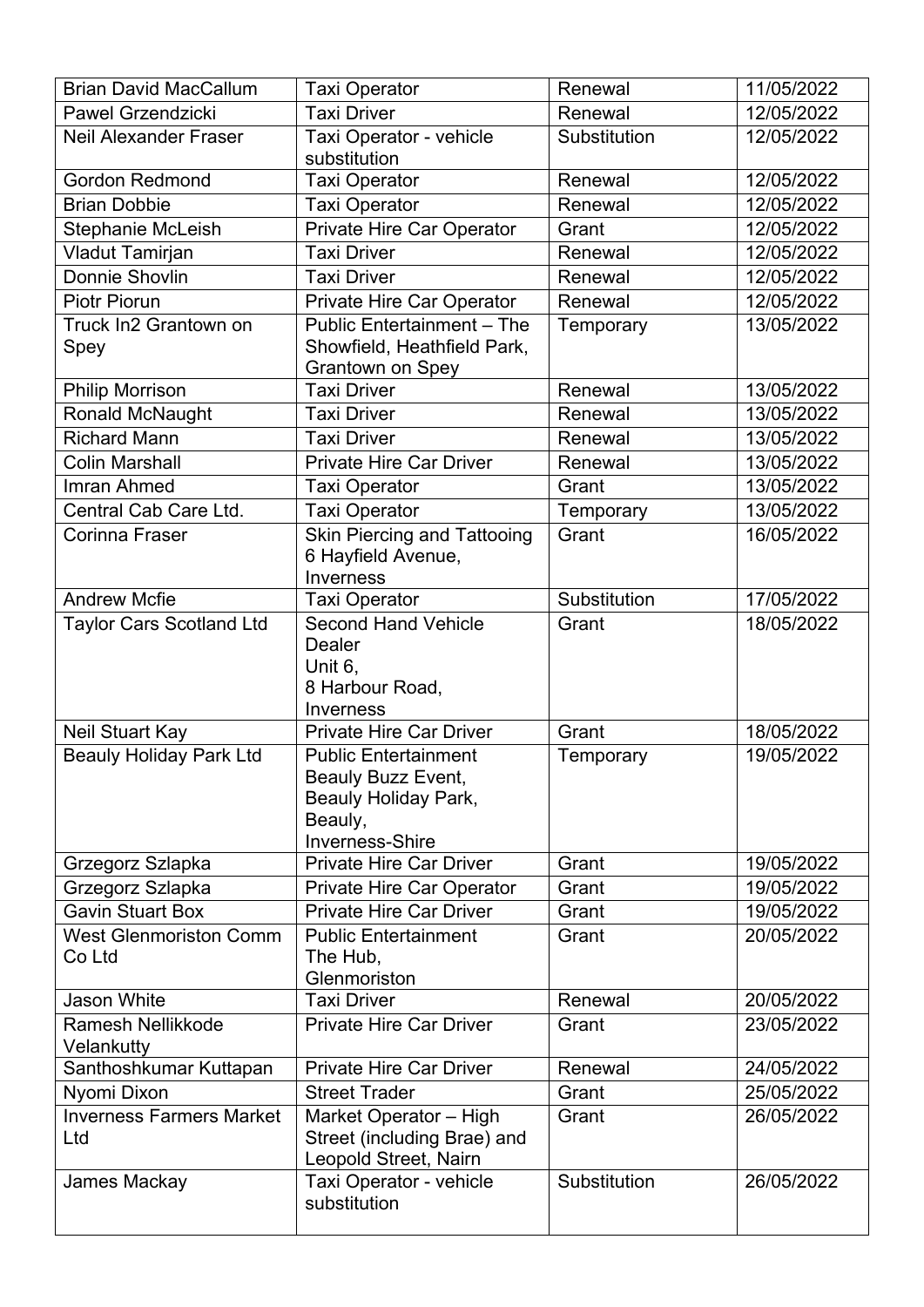| <b>Craic Events Ltd</b>                         | Market Operator - Aviemore<br>Village Green, Grampian                                    | Temporary    | 27/05/2022 |
|-------------------------------------------------|------------------------------------------------------------------------------------------|--------------|------------|
| <b>Arthur Szeliga</b>                           | Road, Aviemore<br><b>Taxi Operator</b>                                                   | Renewal      | 27/05/2022 |
| <b>Sandra Rasimaite</b>                         | <b>Street Trader Employee</b>                                                            | Grant        | 27/05/2022 |
| <b>Groove Festival LLP</b>                      | <b>Temp Public Entertainment</b>                                                         | Temporary    | 27/05/2022 |
|                                                 | The Gathering Festival,<br>Northern Meeting Park,<br>Ardross Street,<br>Inverness        |              |            |
| <b>Tesco Stores Ltd</b>                         | Late Hours Catering (new<br>day to day manager)<br>Tesco,<br>Inshes,<br><b>Inverness</b> | Variation    | 27/05/2022 |
| <b>Tesco Stores Ltd</b>                         | Late Hours Catering, (new<br>day to day manager)<br>Tesco,<br>Ness Side,<br>Inverness    | Variation    | 27/05/2022 |
| <b>Jill Hay</b>                                 | <b>Street Trader</b>                                                                     | Renewal      | 27/05/2022 |
| <b>Callum Waring</b>                            | <b>Street Trader Employee</b>                                                            | Grant        | 30/05/2022 |
| David Crozier                                   | <b>Taxi Operator</b>                                                                     | Renewal      | 30/05/2022 |
| <b>Richard Evason</b>                           | <b>Window Cleaner</b>                                                                    | Renewal      | 31/05/2022 |
| <b>Carole Cooper</b>                            | <b>Taxi Operator</b>                                                                     | Renewal      | 31/05/2022 |
| <b>Jane Stokes</b>                              | <b>Street Trader</b>                                                                     | Grant        | 31/05/2022 |
| <b>Tony Hopkins</b><br><b>Entertainment Ltd</b> | Public Entertainment -<br>Circus Montini, Market<br>Stance, Kingussie                    | Temporary    | 31/05/2022 |
| <b>Tony Hopkins</b><br><b>Entertainment Ltd</b> | Public Entertainment-<br>Circus Montini, Grantown<br>Showfield, Grantown on<br>Spey      | Temporary    | 31/05/2022 |
| <b>Dell Holiday Cottages</b>                    | Market Operator - Dell of<br>Abernethy, Dell Road,<br><b>Nethy Bridge</b>                | Grant        | 31/05/2022 |
| <b>Binu Jose Paul</b>                           | Taxi Operator - vehicle<br>substitution                                                  | Substitution | 01/06/2022 |
| Nairn BID Ltd                                   | Public Entertainment -<br>Viewfield, Viewfield Drive,<br><b>Nairn</b>                    | Temporary    | 02/06/2022 |
| <b>Prasanth Sukumaran</b>                       | <b>Taxi Driver</b>                                                                       | Grant        | 02/06/2022 |
| <b>Kirsty Allan</b>                             | <b>Street Trader Employee</b>                                                            | Grant        | 02/06/2022 |
| <b>Prasanth Sukamaran</b>                       | <b>Taxi Operator</b>                                                                     | Grant        | 02/06/2022 |
| Jilson Joy                                      | <b>Taxi Driver</b>                                                                       | Grant        | 02/06/2022 |
| <b>Muhammad Rizwan</b>                          | <b>Taxi Operator</b>                                                                     | Renewal      | 02/06/2022 |
| <b>Marios Mados</b>                             | <b>Taxi Operator</b>                                                                     | Grant        | 02/06/2022 |
| Jilson Joy                                      | <b>Taxi Operator</b>                                                                     | Temporary    | 02/06/2022 |
| <b>Michael Farmer</b>                           | <b>Window Cleaner</b>                                                                    | Grant        | 06/06/2022 |
| Dean Minard                                     | <b>Window Cleaner</b>                                                                    | Grant        | 06/06/2022 |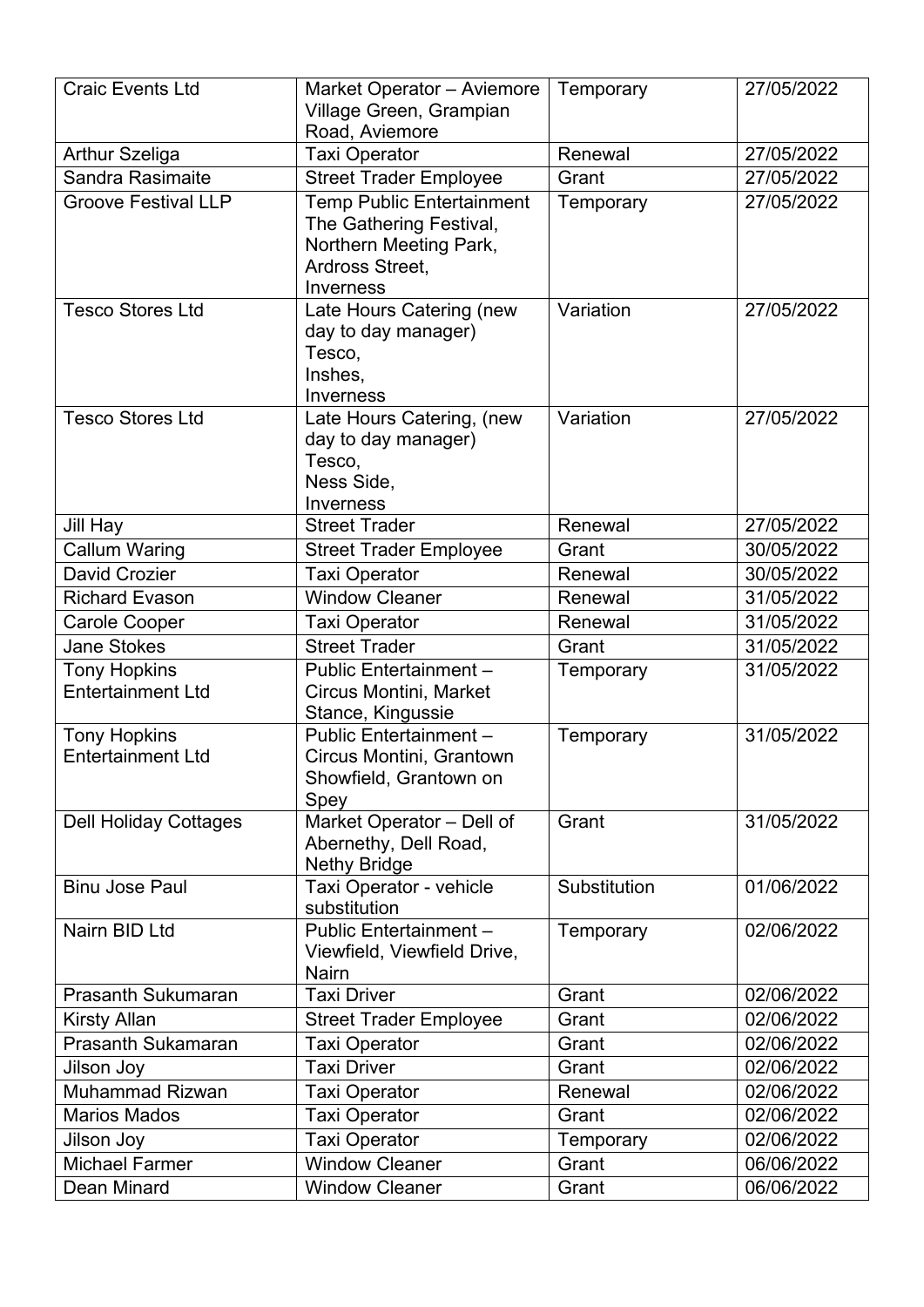# **Ross, Skye and Lochaber Area**

| Name of applicant                                        | <b>Type of licence</b>                                                                      | <b>Grant or Renewal</b>     | Date of grant |
|----------------------------------------------------------|---------------------------------------------------------------------------------------------|-----------------------------|---------------|
| Evan F Munro                                             | <b>Private Hire Car Driver</b>                                                              | Grant                       | 26/04/2022    |
| Joan Mavis Munro                                         | Private Hire Car Operator                                                                   | Grant                       | 29/04/2022    |
| Craig MacPherson                                         | <b>Street Trader</b>                                                                        | Grant                       | 29/04/2022    |
| Ann MacKenzie                                            | <b>Street Trader</b>                                                                        | Grant                       | 03/05/2022    |
| <b>Skye Live Ltd</b>                                     | <b>Public Entertainment</b>                                                                 | Temporary                   | 11/05/2022    |
| <b>Donald Nicolson</b>                                   | <b>Private Hire Car Operator</b>                                                            | Renewal                     | 12/05/2022    |
| Arnisdale and Loch Hourn<br><b>Community Association</b> | <b>Public Entertainment</b><br>(The Ceilidh Place)                                          | Grant                       | 24/05/2022    |
| Donald MacLean                                           | <b>Taxi Driver</b>                                                                          | Renewal                     | 25/05/2022    |
| Light Up Portree -                                       | <b>Public Entertainment</b>                                                                 | Temporary                   | 27/05/2022    |
| <b>Community Events Group</b>                            | (Event - 03/06/2022)                                                                        |                             |               |
| Lee Campbell                                             | <b>Taxi Driver</b>                                                                          | Grant                       | 19/04/2022    |
| <b>Kenneth Slaney</b>                                    | Taxi operator                                                                               | <b>Vehicle Substitution</b> | 19/04/2022    |
| <b>Henry Barrie</b>                                      | <b>Window Cleaner</b>                                                                       | Grant                       | 22/04/2022    |
| <b>Susan Kirkness</b>                                    | <b>Street Trader</b>                                                                        | Grant                       | 22/04/2022    |
| Kenneth Slaney                                           | <b>Taxi Driver</b>                                                                          | Renewal                     | 25/04/2022    |
| <b>Big Kid Entertainment Ltd</b>                         | <b>Public Entertainment at</b><br><b>Black Isle Showground</b>                              | Temporary                   | 27/04/2022    |
| <b>Adele Connell</b>                                     | <b>Street Trader Employee</b>                                                               | Grant                       | 29/04/2022    |
| <b>Stewart Ross</b>                                      | <b>Street Trader Employee</b>                                                               | Grant                       | 29/04/2022    |
| Ibrahim Jawdat Al Hasan                                  | <b>PHC Driver</b>                                                                           | Grant                       | 29/04/2022    |
| Roderick MacKay                                          | <b>Public Entertainment</b><br><b>Licence for Ferintosh</b><br><b>Community Hall</b>        | Renewal                     | 12/05/2022    |
| <b>Maria Ceinos-Stewart</b>                              | <b>Street Trader</b>                                                                        | Renewal                     | 19/05/2022    |
| <b>Shoaib Ahmed</b>                                      | <b>PHC Driver</b>                                                                           | Renewal                     | 19/05/2022    |
| <b>RG James Campbell</b>                                 | <b>Taxi Driver</b>                                                                          | Renewal                     | 23/05/2022    |
| <b>Vitalijs Kolosovskis</b>                              | <b>PHC Driver</b>                                                                           | Grant                       | 23/05/2022    |
| Jessica Millington                                       | <b>Street Trader</b>                                                                        | Grant                       | 31/05/2022    |
| <b>Gairloch Community Hall</b>                           | <b>Public Entertainment</b>                                                                 | Renewal                     | 01/06/2022    |
| <b>Jack Shepherd</b>                                     | <b>Public Entertainment</b><br>Licence for High Street,<br>Dingwall on 04/06/2022           | Temporary                   | 01/06/2022    |
| <b>Jack Shepherd</b>                                     | <b>Public Entertainment</b><br>Licence for Cromartie Car<br>Park, Dingwall on<br>04/06/2022 | Temporary                   | 01/06/2022    |
| <b>Mairi Moyes</b>                                       | <b>Street Trader</b>                                                                        | Grant                       | 06/06/2022    |
| John Mackenzie                                           | <b>Window Cleaner</b>                                                                       | Grant                       | 06/06/2022    |
| Michael MacKay                                           | <b>Window Cleaner</b>                                                                       | Renewal                     | 06/06/2022    |
| M F Wells (Hotels) Ltd                                   | HMO Licence - Helmsdale,<br>Argyll Road, Fort William,<br><b>PH33 6RE</b>                   | Grant                       | 09/05/2022    |
| <b>Inverlochy Castle Limited</b>                         | HMO Licence - Ben View<br>Crescent, Torlundy, Fort<br>William, PH33 6RS                     | Grant                       | 09/05/2022    |
| <b>Margaret Robertson</b>                                | <b>Taxi Driver's Licence</b>                                                                | Grant                       | 12/05/2022    |